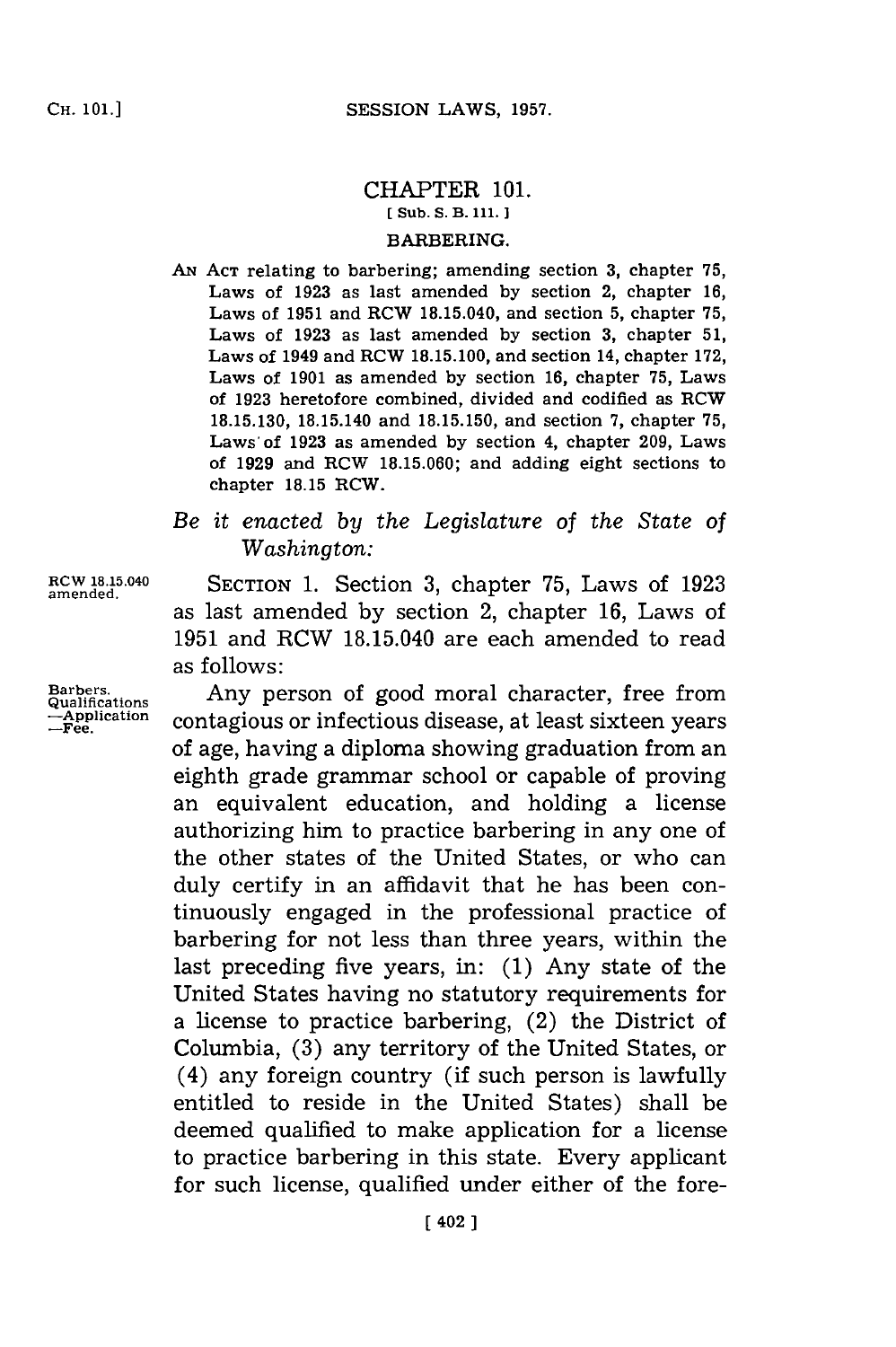going provisions, shall file his application in the manner provided **by** law, on forms prescribed **by** the director of licenses. Each such application shall have attached thereto the certificate of a licensed physician and surgeon that the said applicant is not afflicted with any contagious or infectious disease, and a certificate signed **by** two reputable citizens of this state that he is of good moral character. Each application shall be accompanied **by** two signed photographs of the applicant and a photostatic copy of his license authorizing him to practice barbering in one of the other states of the United States, or a duly signed and acknowledged affidavit made in full compliance with the applicable provision  $(1)$ ,  $(2)$ ,  $(3)$ , or  $(4)$  hereinbefore provided. Every applicant for such license shall pay a fee of ten dollars, which fee shall accompany his application. The director of licenses upon the receipt of such application and fee shall notify the applicant of the particular date, city and place where he is to appear for his examination for a license to practice barbering in this state.

SEC. 2. Section 5, chapter 75, Laws of 1923 as  $R<sup>CW 18.15.10</sup>$ last amended **by** section **3,** chapter **51,** Laws of 1949 and RCW **18.15.100** are each amended to read as **follows:**

It shall be unlawful for any person to study the practice of barbering in any barber school or barber college authorized under this chapter unless he shall first have obtained and holds a valid student barber certificate issued pursuant to this chapter. Any person of good moral character, free from contagious or infectious disease, at least sixteen years of age, and holding a diploma showing graduation from an eighth grade grammar school, or capable of proving an equivalent education, shall be deemed qualified to make application for and be entitled to obtain a student barber certificate authorizing him to study the practice of barbering in any barber school or

Student bar-<br>
bers—Studen<br>
certificate—<br> **Fee—Applica**<br>
tion for bar-<br>
ber's license.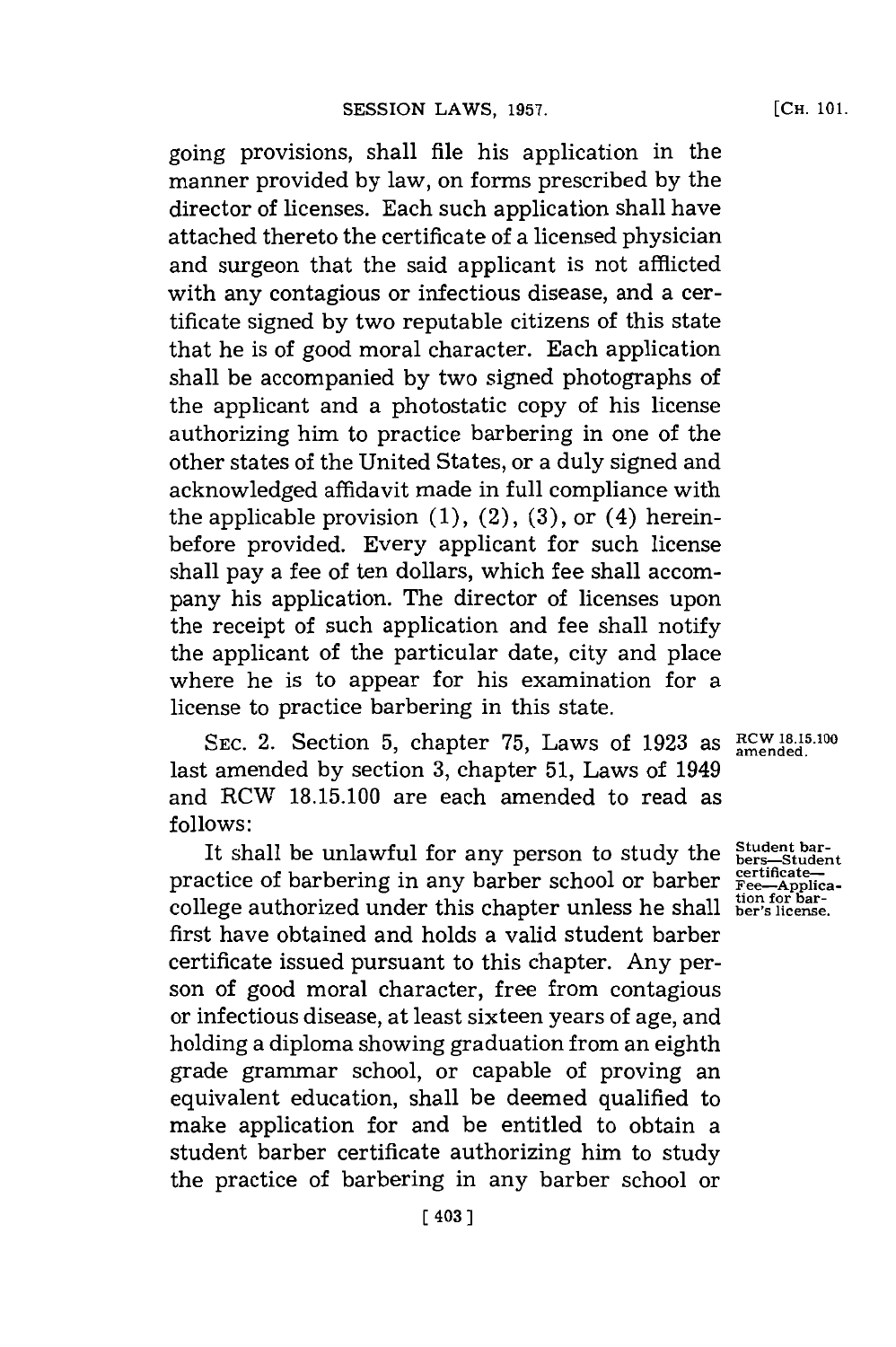**Barbers. Student barbers-Student certificate-Fee-Application for barber's license .**

**Proviso.**

**division and**

barber college. Every such qualified applicant shall file his application in the manner provided **by** law, on forms prescribed **by** the director of licenses. Each application shall have attached thereto the certificate of a licensed physician and surgeon that the said applicant is not afflicted with any contagious or infectious disease, and a certificate signed **by** two reputable citizens of this state that he is of good moral character. Each application shall be accompanied **by** two signed photographs of the applicant. Every such applicant shall pay a fee of one dollar, which fee shall accompany his application. The director of licenses upon the receipt of such application and fee shall issue to such qualified applicant a student barber certificate which shall be valid for one year from the date of its issue, and which shall be subject to renewal annually thereafter upon the payment of a fee of one dollar: *Provided,* That any student barber holding **(1)** a valid student barber certificate, and (2) a graduation certificate from any barber school or barber college authorized under this chapter shall be deemed qualified to make application for a license to practice barbering in this state. Each such qualified applicant shall file his application in the manner provided **by** law, on forms prescribed **by** the director of licenses. Each such applicant shall pay a fee of ten dollars, which fee shall accompany his application. The director of licenses upon the receipt of such application and fee shall notify the applicant of the particular date, city, and place where he is to appear for his examination for a license to practice barbering in this state.

**Combination, SEC. 3.** Section 14, chapter **172,** Laws of **1901** as **amendment,** amended **by** section **16,** chapter **75,** Laws of **1923** heretofore combined, divided and codified as RCW **18.15.130,** 18.15.140 and **18.15.150** are each amended as set forth in sections 4, **5** and **6** of this act.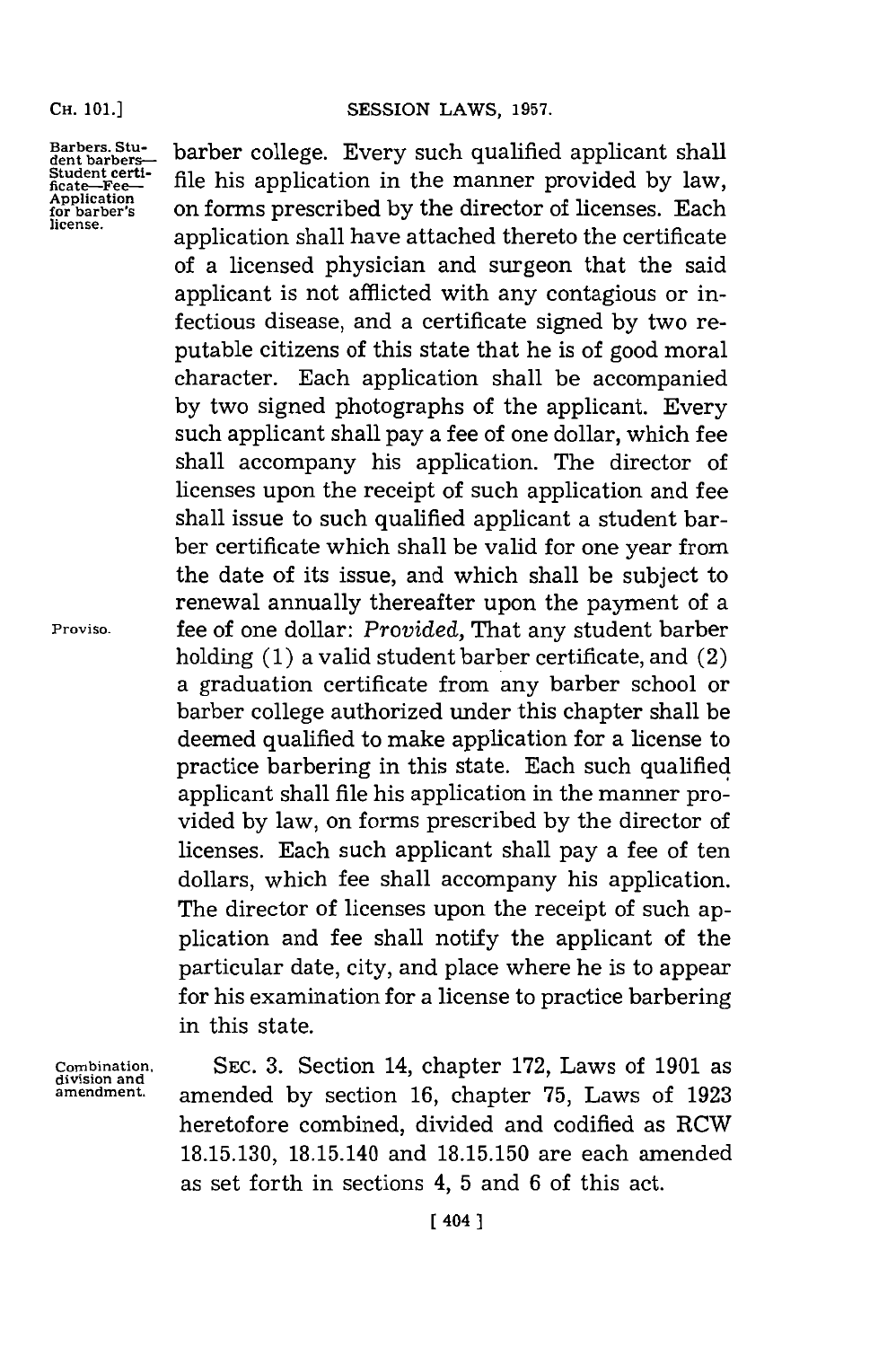SEC. 4. (RCW 18.15.130) The license of any RCW 18.15.130 barber may be revoked for: **Revocation of**  $R$ evocation of

licenses—<br>Grounds for. **(1)** Conviction of any felony, or of any crime **Grounds for.** involving moral turptitude;

(2) Habitual drunkenness, or the use of habit forming drugs;

**(3)** Having or imparting any infectious or contagious disease;

(4) Having epilepsy, fits or other disease endangering the life, health or safety of persons whom he may serve;

**(5)** Performing his work in an unsanitary or filthy manner;

**(6)** Gross incompetency.

**SEC. 5.** (RCW 18.15.140) Before any license is re- **RCW 18.15.140 enacted** voked, the holder thereof must be given notice in without writing of the charge or charges against him. At a day specified in said notice, at least five days after the service thereof, he must be afforded a fair hearing, and full opportunity to produce testimony in his behalf and to confront the witnesses against him.

SEC. 6. (RCW 18.15.150) Any person whose  $RCW$  18.15.150 license has been so revoked may, after the expiration  $\frac{\text{without}}{\text{amendment}}$ of ninety days, on application, have the same reissued to him upon a satisfactory showing.

SEC. **7.** There is added to chapter **18.15** RCW a **New section.** new section to read as follows:

Barber examinations shall be conducted by the **Barber examinity**<br>ther examining committee The barber examining tee Created barber examining committee. The barber examining **tee. Created**committee shall consist of five members appointed **by** the governor, who shall designate one of the committee members to serve both as chairman and secretary.

The first terms for members of the examining committee shall be as follows: One member for five, four, three, two and one years respectively. Thereafter the terms shall be for five years and until their successors are appointed and qualified.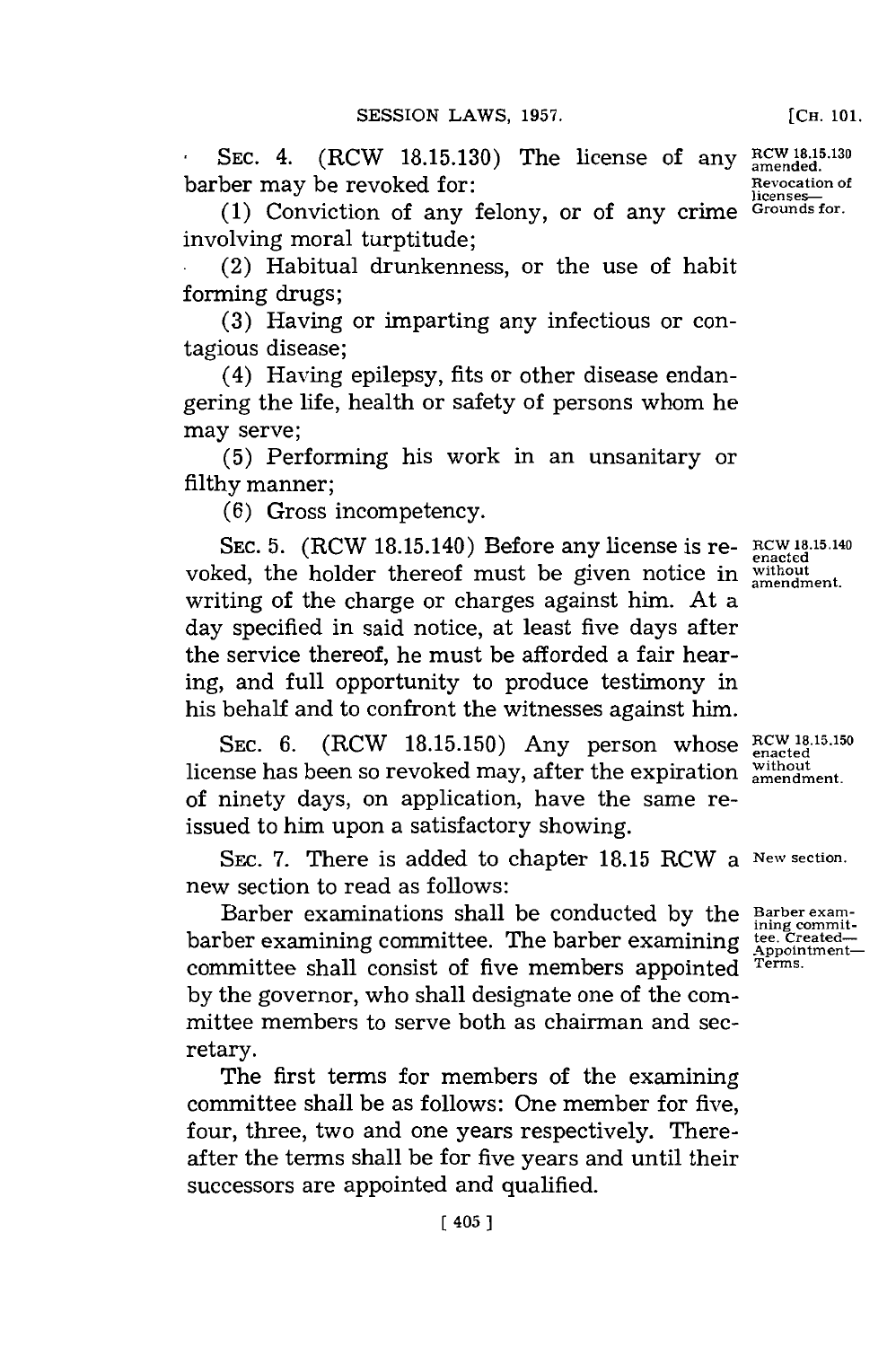## **SESSION LAWS, 1957.**

**CH. 101.]**

Barber exam-<br>ining commit- The examining committee shall be **under** th Ining commit.<br>tee. Removal— direct supervision of the director of licenses.<br>Vacancies.

> Members may be removed **by** the governor for cause.

> Any vacancy shall be filled **by** the governor within ninety days after it occurs **by** an appointment for the remainder of the unexpired term.

**of members.**

**New section. SEC. 8.** There is added to chapter **18.15** RCW a new section to read as follows:

**Qualifications** Any person appointed to the examining committee shall: **(1)** Hold a valid barber's license; (2) have been a resident of this state for at least three years immediately preceding his appointment; **(3)** have been engaged in the actual practice of barbering for at least five years; (4) not be connected directly or indirectly with the manufacture, renting, or selling of barber appliances and supplies at wholesale; and **(5)** not have been connected directly or indirectly with any barber school or barber college for one year immediately preceding his appointment.

**Quorum.**

**New section. SEC. 9.** There is added to chapter **18.15** RCW a new section to read as follows:

**Meetings--** The examining committee shall set a schedule for meetings for the ensuing year in advance of the first meeting. The committee shall meet to hold examinations and to conduct its business. Special meetings may be called upon notice from the secretary and signed **by** three members at which special meeting only such business as specified in the notice shall be transacted. **A** majority of the committee shall constitute a quorum.

**New section. SEC. 10.** There is added to chapter **18.15** RCW a new section to read as follows:

Secretary- **The secretary of the examining committee shall:** Duties. **(1)** Keep a record of all the proceedings of the committee; (2) arrange for and conduct examination; **(3)** deliver all records and findings of the examining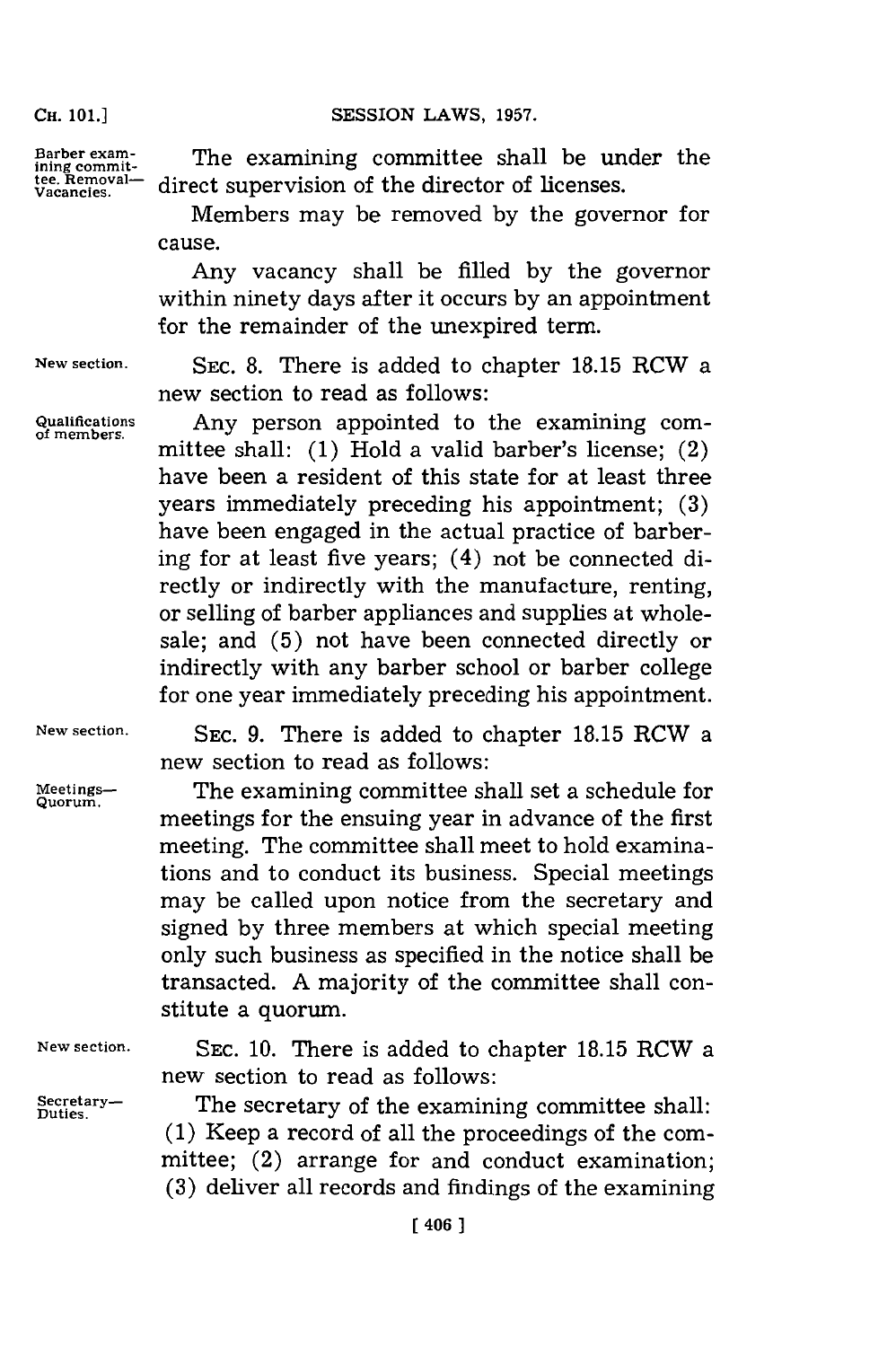committee as a result of the examinations and hearings to the director; and (4) perform any other duties required **by** law.

**SEC. 11.** There is added to chapter **18.15** RCW a **New section.** new section to read as follows:

The secretary shall have a full time position with  $\frac{\text{Compenisation}}{\text{Per diem}}$ a salary to conform with standards set **by** the depart- **Expenses.** ment of licenses for similar positions.

Each member of the examining committee shall receive as compensation twenty dollars for each day's attendance at meetings of the committee. Members including the secretary shall be reimbursed for necessary traveling expenses incurred in the actual performance of their duties.

**SEC.** 12. There is added to chapter **18.15** RCW a **New section.** new section to read as follows:

The examining committee may, subject to the **Rules** and director's approval, promulgate such rules and regulations as it deems necessary not inconsistent with this act and it shall perform all acts necessary to effectuate the purposes of this act.

**SEC. 13.** There is added to chapter **18.15** RCW a **New section.** new section to read as follows:

The examining committee shall arrange with the **Inspections** director for the employment of one or more inspectors who shall have the same qualifications as a committee member. The secretary of the committee shall have the right to inspect any barber shop or barber school. Any member, agent, or assistant of the committee, when authorized **by** the committee, may enter any such shop or school during business hours **for** the purpose of inspection, Every such shop shall be inspected at least twice a year. Every such school shall be inspected at least six times a year.

SEC. 14. Section 7, chapter 75, Laws of 1923, as  $\frac{RCW18,15,060}{\text{amended}}$ amended **by** section 4, chapter **209,** Laws of **1929** and RCW **18.15.060** are each amended to read as follows:

**by examining**